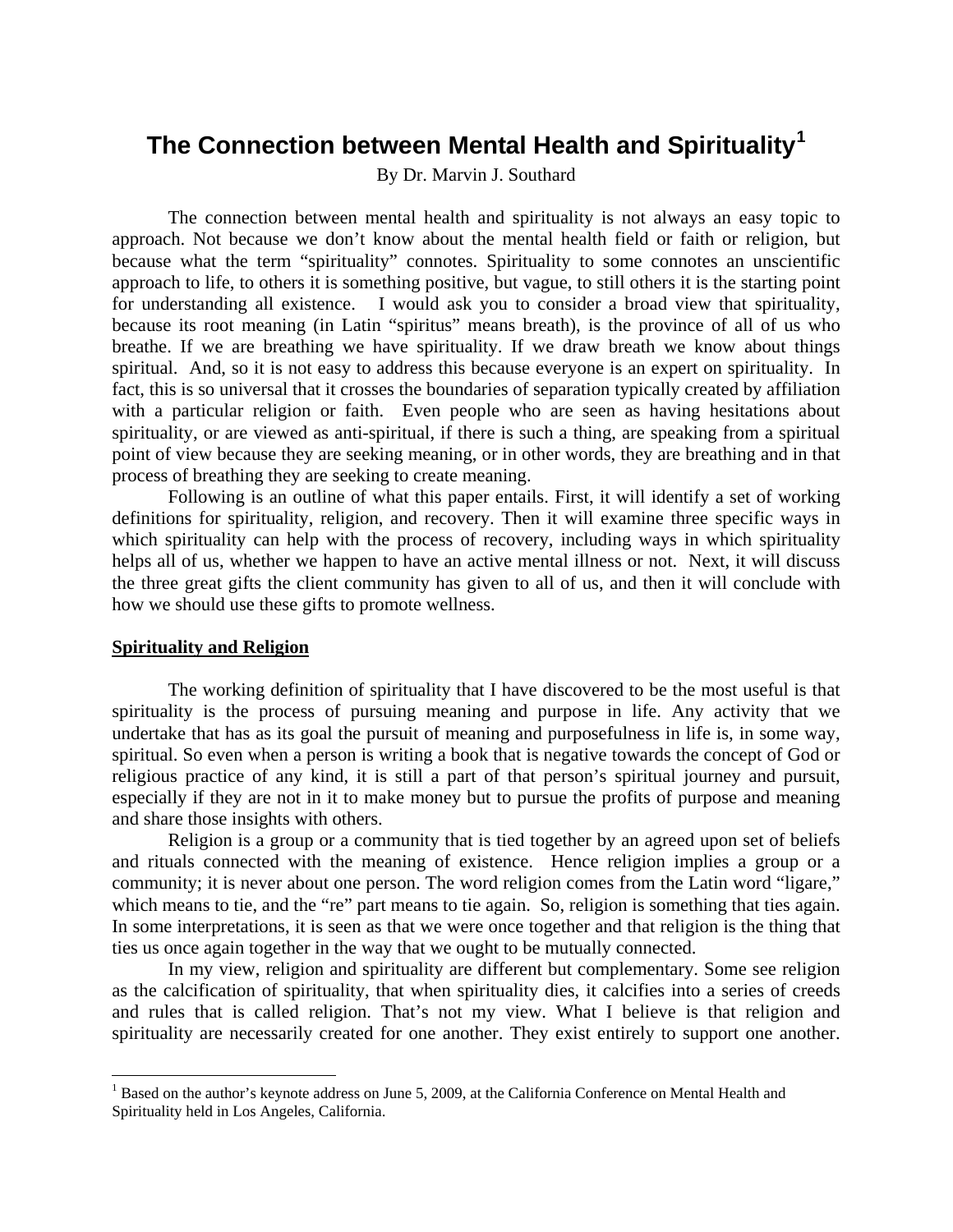They don't make sense without one another. It's not merely that they are complementary, as when sometimes spirituality is seen as the private interior part of an experience and religion as its exterior public side. Any spirituality that is developed will reach out of the interior reality of what one person experiences and try to go forth and do things outside. And that movement from the interior experience to the outside, which touches, helps, supports, creates connections and a sense of kinship with other people, that movement is what creates a religion.

On the other hand, if a religion does not support the creation of a genuine spiritual experience for the people that practice that religion, it's missing its point. The purpose of a religion is to create a community in which people have the opportunity to experience interiorly and touch the sacred. So in my view, spirituality and religion are tied together. Each finds its purpose and fulfillment in the other. And as a matter of fact, I think you'll find that the most severe criticism of a religion that does not issue forth into supporting individual spiritual experiences comes from within religious traditions themselves. For example, if you looked at the Hebrew prophets you would find Amos, Isaiah, Jeremiah, and Malachi all have God saying something that could be paraphrased like this: "I detest your feasts and your rituals. The din of your singing fills my ears. The smoke makes me sick. I reject those empty sacrifices. If you want to have a sacrifice that pleases me, let justice flow like water, and goodness like an unfailing stream." A religion needs to produce by its own account in its members a stream of justice and goodness that reaches out to them. So spirituality and religion, need to develop together in the long run, even though in many individual instances they are divorced.

## **Recovery**

Having examined the meaning spirituality, and religion and their mutual relationships, I want to delve into a working definition of recovery. But, we need some context. Recovery did not originate as a result of scientific research. It did not originate from looking at the data about the number of people suffering from schizophrenia and schizoaffective disorders who actually had improved life outcomes, although that data was and is available. The recovery model came from the work of mental health clients as civil rights action groups in the 1970s. From personal stories clients have told me through the years, I have come to know about their involvement in those activities. What the activism of those years did first of all was create among the clients the sense they had something in common with each other and that they did not need to suffer alone. Their suffering brought them together, and then created the opportunity to look toward empowerment. A sense of kinship was created that gave the actions taken together something more valuable than merely personal self-interest.

This kinship fostered a sense of empowerment, which was a part of the civil rights movement of those times, to use the pain and the suffering as a tool for improvement. And it then prompted everyone to notice and look at the data that recovery was not just a concept, that is was a fact. And that with treatment a number of persons suffering from severe mental illness did in fact recover and were able to have large contributing roles in society. Therefore, it was falsity to say to somebody that their prognosis was poor, which for people with schizophrenia at that time meant that their lives were likely to be spent in institutions. This was borne out when data became available. Forty years after the clients gave us the gift of this concept of recovery, I have to say that the meaning of that term is still evolving. It still is not completely clarified and I think that's a good thing.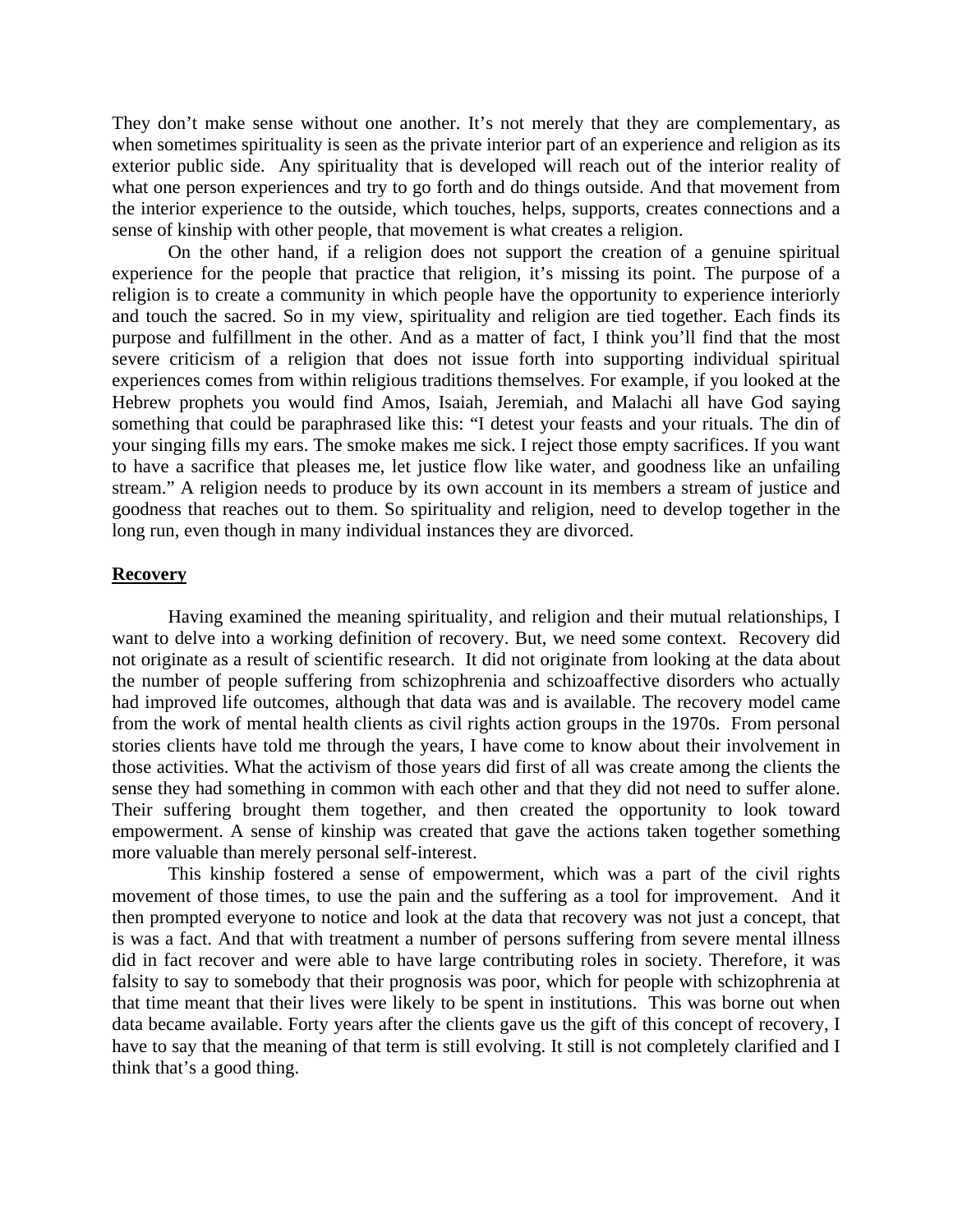However, we can better understand recovery if we examine its components. Recovery conveys at least three concepts. The first concept is that recovery means social recovery - wherein the meaning and purpose are retained in a person's life even though the symptoms of mental illness may not have completely gone away. And guess what? If we have meaning and purpose in our life, then even our suffering makes some kind of sense to us and we are able to move forward with our lives. Meaning creates the opportunity for understanding, which allows going forward with life. That in turns creates opportunities to be of service to others, which then creates more opportunities for recovery. So that's one sense of the meaning of recovery.

The second concept is that of recovery as the act of overcoming an illness. If I had strep throat, took my antibiotics, rested, and drank my chicken soup, I recovered. The illness that I once had is gone. Sometimes when we talk about recovery it is in that sense -- that an illness that had once plagued us is gone. That can happen for mental illness too, not always even though it is a possibility.

The third concept of recovery is the one implied by the term "being in recovery," the kind of recovery that people who are in twelve-step programs talk about, in which recovery is not something that is achieved at one point in time but something that is pursued as a way of life throughout one's entire life. So when we talk about the recovery model, we mean social recovery in some part, being in recovery as another, and aiming for complete recovery as at least a potentiality. These three concepts are tied together when we talk about recovery and the exact components of each part aren't clear yet. And I think that's a good thing because we have to live into the experience of knowing how that is going to operate.

As a live experience, however, recovery clearly means several things. It means improved self esteem, it means having a positive identity, it means living a meaningful role in the community, it means overcoming being stuck, it means improving one's basic level of functioning as a person and a friend. Oddly enough, all of those outcomes, including good self esteem, a positive identity, a meaningful role, and not getting stuck, fit with all three concepts. That is they are a part of complete recovery, social recovery, and being in recovery. Hence in actual practice exactly what components go into the definition of recovery may be less important than the outcomes of recovery. And the client community has made it really clear what these outcomes ought to be and how important they are to them.

#### **Recovery and Spirituality**

The next question is how does spirituality work with recovery understood in this way? There clearly is a relationship. If the essence of a recovery process is the discovery of meaning and purpose, and the definition of spirituality is the process of seeking meaningful purpose in life, then it follows that there ought to be some kind of relationship between the two that allows the opportunities for spirituality to create the conditions for recovery. For the purpose of this examination, let us focus on spirituality as being practices that people can engage in that support their finding of meaning and purpose in life. It can be prayer, meditation, rituals, yoga, chanting, or reading scriptures. It could be a variety of different things as long as those things are undertaken with the goal of connecting with the sacred to find meaning and purpose in one's life. These practices take different forms in different cultural contexts, so this paper is not advocating for a particular practice.

In this context, as a side note, I want to add a brief caution about the role of therapists. One of the dangers to certainly avoid as the idea of spirituality in public mental health evolves is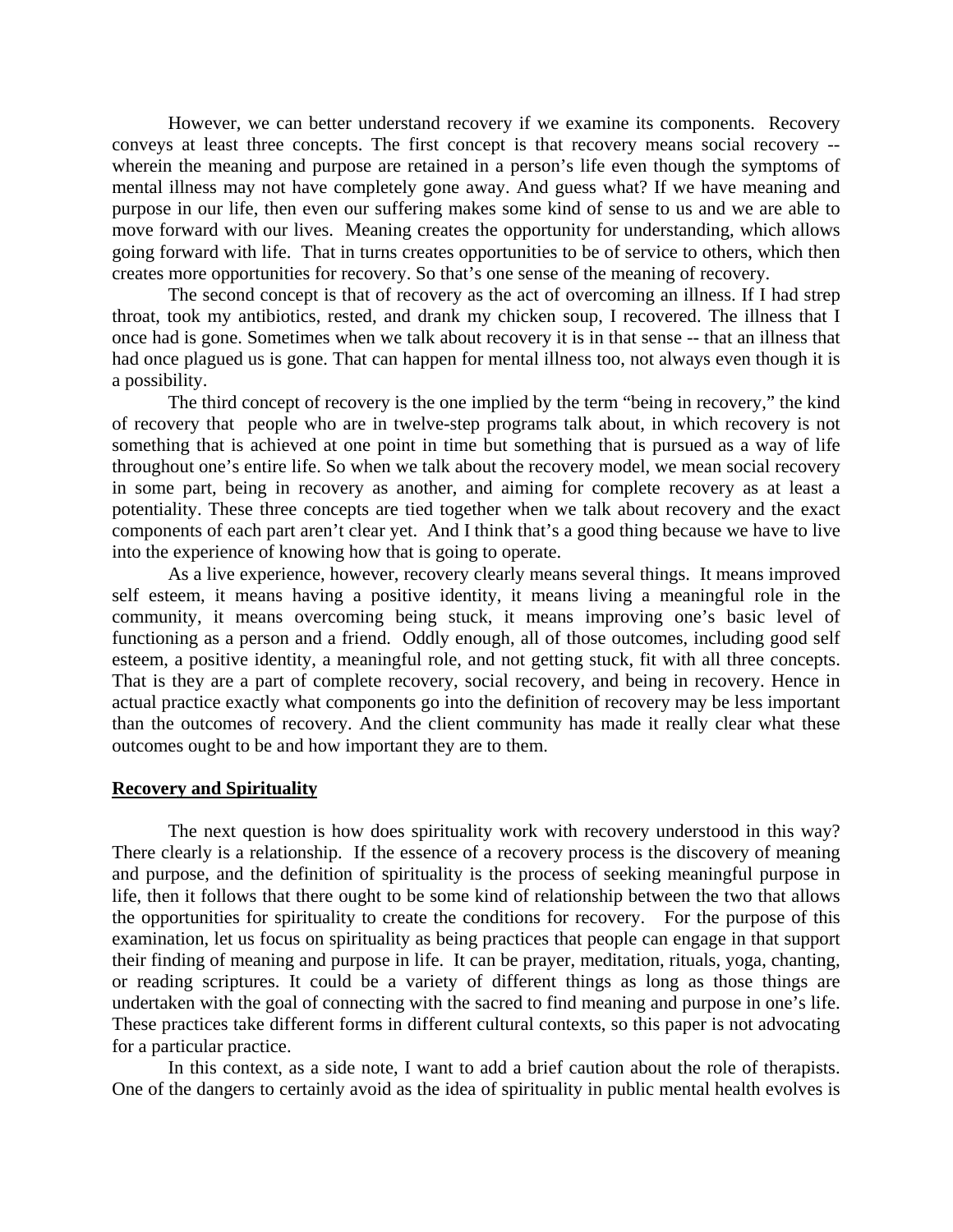the therapist becoming the spiritual director. Therapists should be allies in a variety of ways for clients to lead a better life, but clients don't need a therapist as their spiritual leader. What therapists should be able to do is find ways in their therapy to be supportive of their clients' spiritual quest, but not direct their spiritual quest. This would be an important issue to address as the work continues.

Going back to the connection between spirituality and recovery, I believe there are three ways in which any spiritual practice is meant to help in a recovery process, and this applies to all, anyone who is breathing and not just for those who happen to have a mental illness. As we develop, grow up and live our lives as human beings, all of us have faced issues in three areas - control, safety, and self-esteem. This is not because we are bad, or our parents didn't do what they were supposed to do, or that our cultures were rigid. It is because we were all babies once. And when we were babies, we had issues with these things. In order to survive, we needed to be kept safe, in order to survive we had to have the bond created between us and our caregiver, and there needed to be some kind of reciprocation of that bond. Research shows that babies' smiles and the wonderful faces they make are an adaptive evolutionary response. Babies who don't do that have a much harder developmental time. So every one of us had these issues - how do we control ourselves, how do we control our environment, how do we stay safe, and what do we do with the esteem and affection of other people.

A spiritual practice is meant to help us grow and become aware of issues that come up in those areas of control, safety, and self esteem. Whatever those issues are, our ways of dealing with those things can be improved by engaging in a spiritual practice. But it's not the purpose of the spiritual practice. We may, as a result of a spiritual practice, be more relaxed, but that's not why we engage in a spiritual practice. Engaging in a spiritual practice lowers our blood pressure, but we shouldn't engage in a spiritual practice in order to lower our pressure. All of those are side effects. The purpose of the spiritual practice is to engage that part of human experience that is in touch with hope and meaning. That is why spirituality is important. Anyone who engages in a regular spiritual practice, whether s/he has a mental illness or not, will have the opportunity to deal with the inevitable human issues of control, safety, and esteem and affection.

The results of that engagement can be liberating. We are able to forgive things that we didn't even know we were holding a grudge about. We are able to experience reconciliation; the barriers that stood in the way of community and relationships before are suddenly gone. We become less judgmental; our snap judgments about other people and what they meant to do and they meant to say, and why they were doing whatever they do, decreases. Maybe, most important of all, we become less dependent on the affection and esteem of other people and instead have a greater sense of our own inward sense of autonomy. These are all the side effects of applying spirituality in anyone's life.

### **The Three Gifts**

What about hope? The Los Angeles County Department of Mental Health's vision statement reads, "We create partnerships with clients, families, and communities to support hope, wellness, and recovery." It is a new vision statement that was created in the last several years. The statement's wellness and recovery elements are things we've been working on for literally ten years. But, the hope element is new. And the hope element was added to our vision statement only because clients demanded that we put it in. So hope is a clear gift from the client community to us as mental health providers, and family members, and the community at large.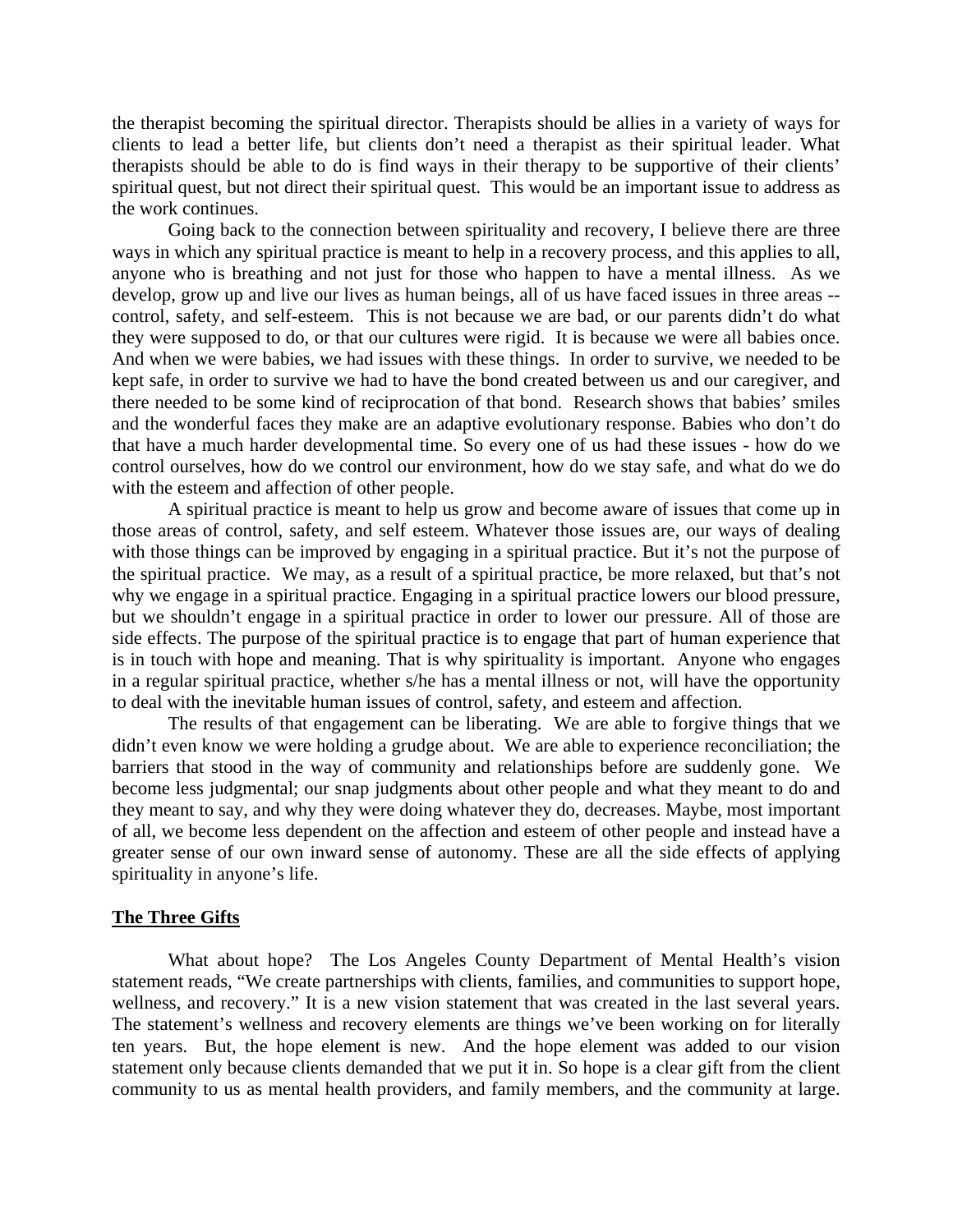Every time I give a new employee orientation at the Department, to orient new people coming into the mental health system, one of the things I do is ask them to be to consider the kinship they have with the clients who come in for services and gratitude for their emphasis on hope and how that changes everything we do. Our work is so much more meaningful when it's focused on that arena of hope.

Research shows that spirituality, particularly the experience of hope in spirituality, is a very powerful variable for predicting better outcomes. That's true in mental health and in physical health. In this recovery model that we are considering, I think the equation is simple: clients gave us the notion of the recovery, and it was a profound gift to all of us. We found, however, that the recovery model doesn't work without the inclusion of hope, so hope is the second gift. Then we find that sustaining hope is difficult without spirituality. So the first gift of the recovery model to us by the clients ended up creating the next step, which is the emphasis on hope, which is now creating the next step, which is the emphasis on spirituality. It has to work backwards. We can't have sustained hope without spirituality; we can't have sustained recovery without hope. So hope and recovery and spirituality are tied together.

I also want to talk a little bit about wellness. The book, "Outliers," by Malcolm Gladwell talks about a strange experience that researchers had with a town called Roseto in Pennsylvania. People in this little hill town generally didn't get heart disease or cancer, and died usually from old age. Researchers were engaged to find out why everybody there lived a long time. At first they thought it maybe because the residents had brought from Sicily the healthy Mediterranean eating and diet practices. But when they looked into it, they found that people of Roseto were making their pizza with lard instead of olive oil, and they were heavy on the pepperoni. So, it wasn't the diet. Next they considered the notion that the people of Roseto came from extremely enduring physical stock, and that maybe it's genetic. So, they studied other groups of families who had migrated from the same part of Sicily to the U.S. but not to Roseto, Pa. But they found those other people from Sicily got sick and died like everyone else. Puzzled, teams of ethnographers were sent to Roseto to find an answer. They found that it was neither the genetics, nor the diet and exercise of the people of Roseto. There were other towns in the area with different ethnic stocks, with the same climate, and the same working class doing the same hard work. None of those were the reasons.

The major factor that set the people of Roseto apart from others was that they were wellconnected. They had created a community. They supported one another. The social rule was that one did not flaunt one's success to make other people feel bad. If someone was doing poorly, everybody helped out. It's not that there weren't differences in economic status, but those differences were not made the central thing. Everyone supported everyone else. In a town of six thousand people, there were twenty-two different civic organizations. People were focused on the activities of their church. The protective factor ended up not being individual, not being dietary, not being exercise, it was in the creation of community. The lesson for us is that we should do the things that help create community in order to create and support wellness.

So, in conclusion, let me address what we should do with the gifts of hope, recovery, and spirituality that clients have given us. Quite simply, our goal should be to use these gifts, these tools, to create community. But what does community mean? Community comes from two Latin words: "Com," that means "with," and "Unus," which means "one." So a community is those with whom we feel at one with. It's our job as human beings as we develop to enlarge that circle of those with whom we feel at one. So when we're babies we feel at one with our mother, that's our world. As we get a little older, it's our nuclear family, then our extended family, then our